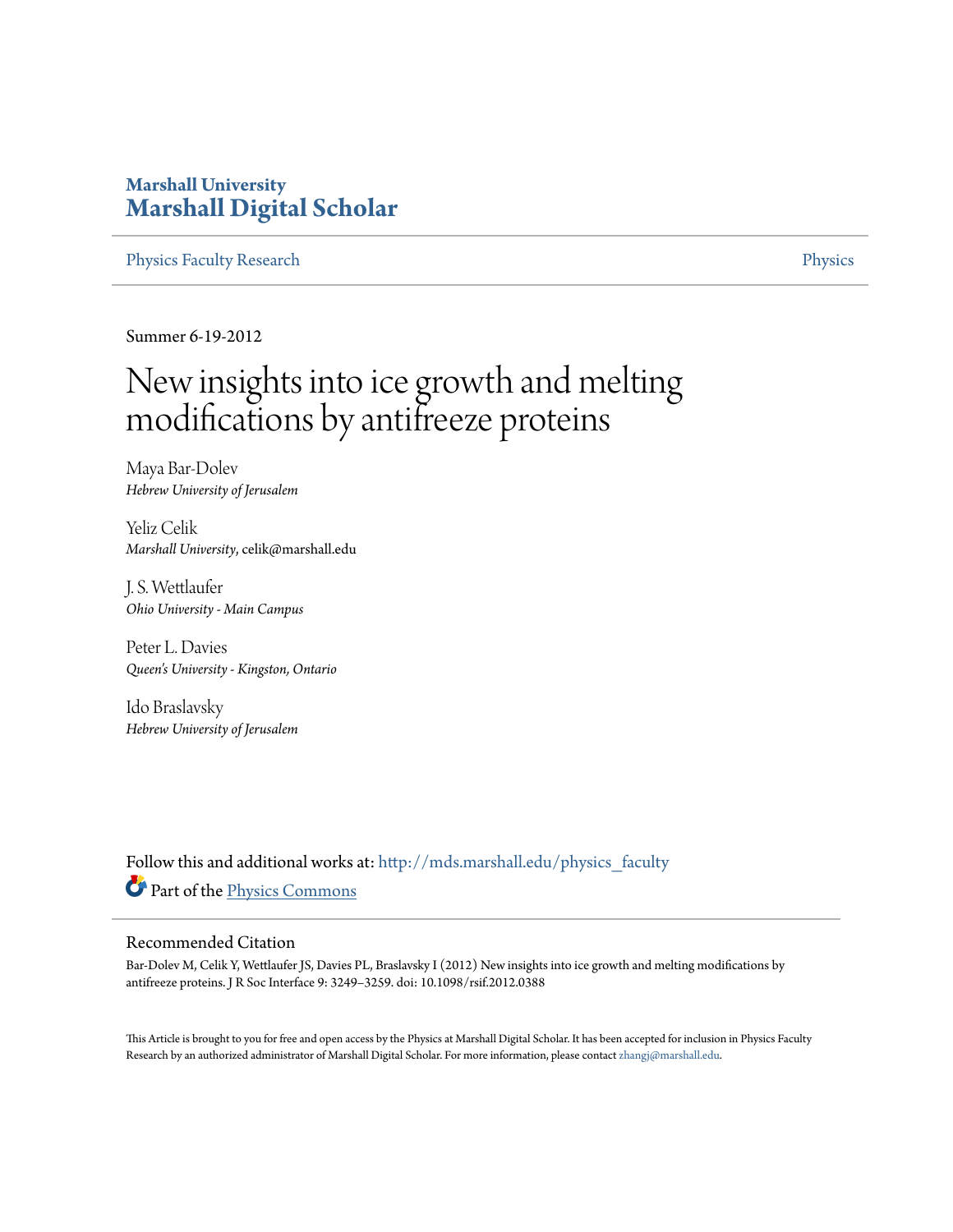



J. R. Soc. Interface doi:10.1098/rsif.2012.0388 Published online

## New insights into ice growth and melting modifications by antifreeze proteins

Maya Bar-Dolev<sup>1</sup>, Yeliz Celik<sup>2</sup>, J. S. Wettlaufer<sup>3,4</sup>, Peter L. Davies<sup>5</sup> and Ido Braslavsky\*,1,2

 $1$ <sup>1</sup>The Robert H. Smith Faculty of Agriculture, Food and Environment, The Hebrew University of Jerusalem, Jerusalem, Israel <sup>2</sup>  ${}^{2}$ Department of Physics and Astronomy, Ohio University, Athens, OH, USA <sup>3</sup>Yale University, New Haven, CT 06520-8109, USA 4 NORDITA, Roslagstullsbacken 23, 10691 Stockholm, Sweden <sup>5</sup>Department of Biomedical and Molecular Sciences, Queen's University, Kingston, Ontario, Canada

Antifreeze proteins (AFPs) evolved in many organisms, allowing them to survive in cold climates by controlling ice crystal growth. The specific interactions of AFPs with ice determine their potential applications in agriculture, food preservation and medicine. AFPs control the shapes of ice crystals in a manner characteristic of the particular AFP type. Moderately active AFPs cause the formation of elongated bipyramidal crystals, often with seemingly defined facets, while hyperactive AFPs produce more varied crystal shapes. These different morphologies are generally considered to be growth shapes. In a series of bright light and fluorescent microscopy observations of ice crystals in solutions containing different AFPs, we show that crystal shaping also occurs during melting. In particular, the characteristic ice shapes observed in solutions of most hyperactive AFPs are formed during melting. We relate these findings to the affinities of the hyperactive AFPs for the basal plane of ice. Our results demonstrate the relation between basal plane affinity and hyperactivity and show a clear difference in the ice-shaping mechanisms of most moderate and hyperactive AFPs. This study provides key aspects associated with the identification of hyperactive AFPs.

Keywords: ice-binding proteins; melting shapes; ice-structuring proteins; crystal growth; antifreeze proteins; hyperactive antifreeze proteins

### 1. INTRODUCTION

The adaptation of organisms to cold environments has led to the evolution of a remarkable group of proteins that facilitate survival at sub-zero temperatures. These proteins have the ability to bind to ice crystals, and are therefore named ice-binding proteins (IBPs) [\[1](#page-9-0)] or ice-structuring proteins [[2\]](#page-9-0). A subset of the IBPs includes antifreeze proteins (AFPs) and glycoproteins (AFGPs), which inhibit ice formation and growth. These proteins are expressed in a variety of freezeavoidant organisms and contribute to their resistance to freezing [\[3](#page-9-0)–[5](#page-9-0)]. Other IBPs allow freeze-tolerant organisms to survive in sub-freezing environments by inhibiting the recrystallization of ice [\[6\]](#page-9-0). These activities prevent formation of large intracellular ice crystals, which have lethal effects on the organism [\[4,7](#page-9-0)]. In addition, ice nucleators are found in pathogenic bacteria that use them to penetrate plant cells [\[8,9](#page-9-0)], and in airborne micro-organisms that have a significant role in cloud seeding [\[10](#page-9-0)].

By adsorption to a particular set of ice planes or sites, AFPs inhibit crystal growth normal to the bound surfaces. The crystals continue to grow on unprotected planes, if such exist, and those planes are minimized until they eventually vanish and growth ceases in all directions [[11](#page-9-0)]. The ability to arrest crystal growth results in depression of the freezing temperature  $(T_f)$  below the equilibrium melting temperature  $(T_m)$ , a non-colligative phenomenon termed thermal hysteresis (TH) [\[12](#page-9-0)] that is widely used to detect, define and quantify the activity of AFPs [\[13](#page-9-0)]. Ice crystals protected by AFPs do not expand within the range of the hysteresis gap. But when the temperature is dropped below  $T_f$ , the bound proteins are insufficient to contain the crystal, and sudden, fast ice-growth occurs.

Since the first observation of AFGPs in the serum of Antarctic fishes [[14\]](#page-9-0), many AFPs have been identified and characterized in a variety of species, diverging remarkably in their sequences, structures and TH activities [\[4,15](#page-9-0)–[17\]](#page-10-0). On the basis of differences in TH activity, there are two sub-groups of AFPs: the moderately active

<sup>\*</sup>Author for correspondence ([braslavs@agri.huji.ac.il](mailto:braslavs@agri.huji.ac.il)).

Electronic supplementary material is available at [http:](http://dx.doi.org/10.1098/rsif.2012.0388)//[dx.doi.org](http://dx.doi.org/10.1098/rsif.2012.0388)/ 10.1098/[rsif.2012.0388](http://dx.doi.org/10.1098/rsif.2012.0388) or via [http:](http://rsif.royalsocietypublishing.org)//[rsif.royalsocietypublishing.org](http://rsif.royalsocietypublishing.org).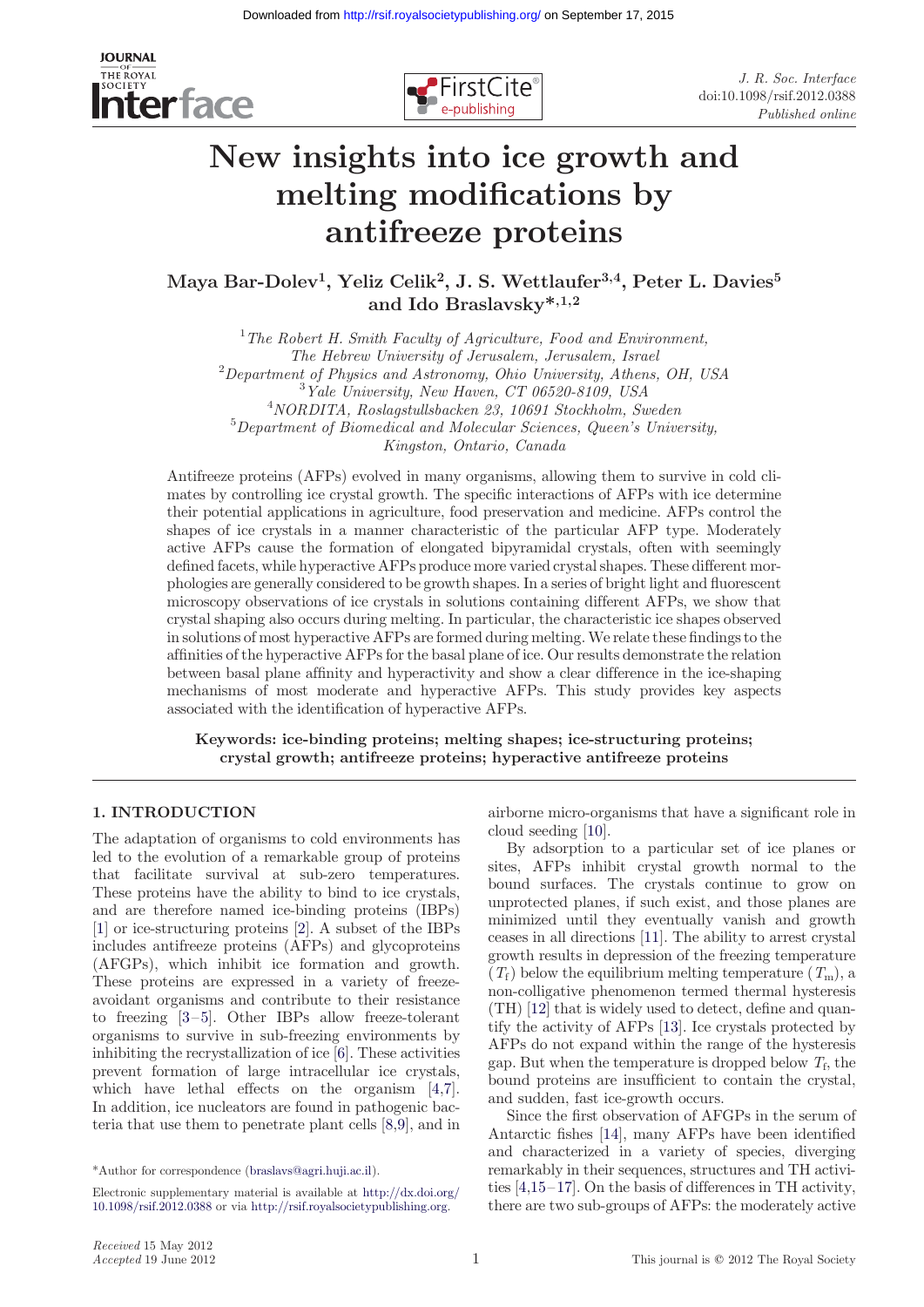AFPs with TH activities of approximately  $0.5-1^{\circ}C$  at millimolar concentrations of purified proteins, and the hyperactive AFPs (hypAFPs), which depress the freezing point by several degrees at much lower concentrations [[13,](#page-9-0)[18](#page-10-0)]. The three-dimensional structures of two hypAFPs from insects: sbwAFP from spruce budworm [\[19](#page-10-0)] and TmAFP from Tenebrio molitor [[20\]](#page-10-0), along with an Antarctic bacterial AFP, MpAFP [\[21\]](#page-10-0), and a model of the hypAFP of an inchworm [[22\]](#page-10-0) reveal that in spite of the independent evolutionary roots they all have flat ice-binding faces with one or more arrays of threonine side chains juxtaposed towards the solvent. The hyperactive AFP from the snow flea (sfAFP) also has a flat, two-dimensional, hydrophobic ice-binding face, although without threonine residues [\[23](#page-10-0)]. Recently, some of the moderately-active AFPs have emerged as a new subset of IBPs [[24\]](#page-10-0). This subgroup includes proteins from plants that are associated with freeze tolerance rather than with freeze resistance. These proteins have generally lower TH activity relative to moderate fish AFPs but they are more effective in inhibiting the recrystallization of ice [[24\]](#page-10-0).

Directly connected with ice growth arrest is the ability of AFPs to modify ice growth habits. Adsorption to particular ice planes results in distinct ice shapes characteristic of the type of AFP. For instance, ice in the presence of type I, II or III AFPs forms bipyramidal shapes with elongated c-axes that are similar but distinguishable [\[25](#page-10-0)]. The hyperactive TmAFP produces ice crystals reminiscent of the shape of lemons, or ellipsoids of revolution [[26\]](#page-10-0). Specific ice morphologies and growth modifications appear even when TH activity is too low to detect, as seen with low AFP concentrations [\[27](#page-10-0)] or AFP analogues with reduced activities [\[27](#page-10-0)–[32](#page-10-0)]. A systematic study of the growth habits of ice in the presence of various moderate and hypAFPs showed that a gross difference between these two subgroups is manifested in the ice growth habits at temperatures below  $T_f$  [\[13](#page-9-0)]. The bipyramidal ice crystals obtained with moderate AFPs grow rapidly ('bursting') along the c-axis, suggesting low or no binding to the basal planes. On the other hand, ice in solutions of hypAFPs 'burst' normal to the c-axis, and any growth by addition of water molecules to the basal planes is considerably slower than to the prism planes, suggesting an affinity of the AFPs to the basal planes [[13\]](#page-9-0). Differences between the basal plane affinities of AFPs representative of the hyperactive (sbwAFP) and moderate (eel pout type III) AFP subgroups was also demonstrated by fluorescent spectroscopy [[33\]](#page-10-0). In these experiments, fluorescently labelled sbwAFP was shown to accumulate on the basal plane while the eel pout AFP did not. Basal plane affinity has also been demonstrated for sfAFP labelled with green fluorescent protein (GFP) using confocal microscopy [[34](#page-10-0)], and in the present study for GFP-labelled TmAFP.

Here we report the differential effects of AFPs on the growth and melting habits of ice. We include in this study the IBP from ryegrass, Lolium perenne (LpIBP) [\[35](#page-10-0)], which is the first representative of the expanding group of IBPs that are associated with freeze tolerance rather than with freeze resistance. We demonstrate that the characteristic shapes of ice crystals in the presence

of hypAFPs are obtained during melting and stay intact in the hysteresis temperature gap. On the contrary, the bipyramidal shapes observed in moderate AFP solutions are growth shapes. We suggest that the melting processes in the presence of hypAFPs are characteristic of ice basal plane affinity, in accordance with the burst patterns. Our systematic study shows that basal plane affinity is manifested by the effects of AFPs not only on ice growth but also on melting. Ice shaping is shown to be an excellent property for distinguishing between hyperactive and moderate AFPs. We also show that the ryegrass  $LpIBP$  has different shaping properties than other moderate or hyperactive AFPs and propose an explanation for its behavior. On the basis of these findings, the definition of hyperactivity can be broadened.

#### 2. MATERIAL AND METHODS

#### 2.1. Protein preparation and purification

The proteins used in this study and listed below were either prepared by recombinant methods or were directly purified from the organism. Apart from the TmAFP constructs and the AFGPs, all proteins were prepared and/or purified in the Davies laboratory at Queen's University, Ontario, Canada. All proteins were dissolved in 20–50 mM ammonium bicarbonate.  $\text{pH} \sim 8.$ 

Moderate AFPs:

- Type I AFP from Pseudopleuronectes americanus (winter flounder), isoform HPLC6. The peptide was prepared by solid-phase peptide synthesis that included the C-terminal amidation of Arg37, and was purified by reversed-phase HPLC [\[36](#page-10-0)].
- Recombinant type II AFP from Hemitripterus americanus (sea raven). The protein was expressed with a His-tag and a flanking tobacco etch virus (TEV) cleavage site [\[37\]](#page-10-0) in Drosophila melongaster S2 cells. After Ni-NTA affinity chromatography, the His-tag was removed by TEV protease digestion and the AFP was recovered by ice-affinity purification [[38](#page-10-0)].
- Type III AFP from Macrozoarces americanus (ocean pout), isoform HPLC12. The protein was expressed in Escherichia coli and purified and refolded from inclusion bodies as previously described [\[39](#page-10-0)].
- Antifreeze AFGPs. The protein sample was a gift from Dr Garth Fletcher. The sample contained primarily the 2650 Da isoform consisting of four glycotripeptide repeats. It was extracted from the blood plasma of rock cod (Gadus ogac) [\[40](#page-10-0)].
- $Lp$  IBP. The protein was expressed with a His-tag in E. coli and purified by heat treatment followed by ice-affinity purification [\[41](#page-10-0)] and Ni-NTA affinity chromatography, as previously described [\[42](#page-10-0)].

Hyperactive AFPs:

 $-$  AFP from the beetle *T. molitor*, isoform  $4-9$ (TmAFP). We used both a GFP fusion of the protein (GFP-TmAFP) and an untagged version [\[43](#page-10-0)]. Both forms were expressed with a His-tag in E. coli and purified on a Ni-NTA affinity column.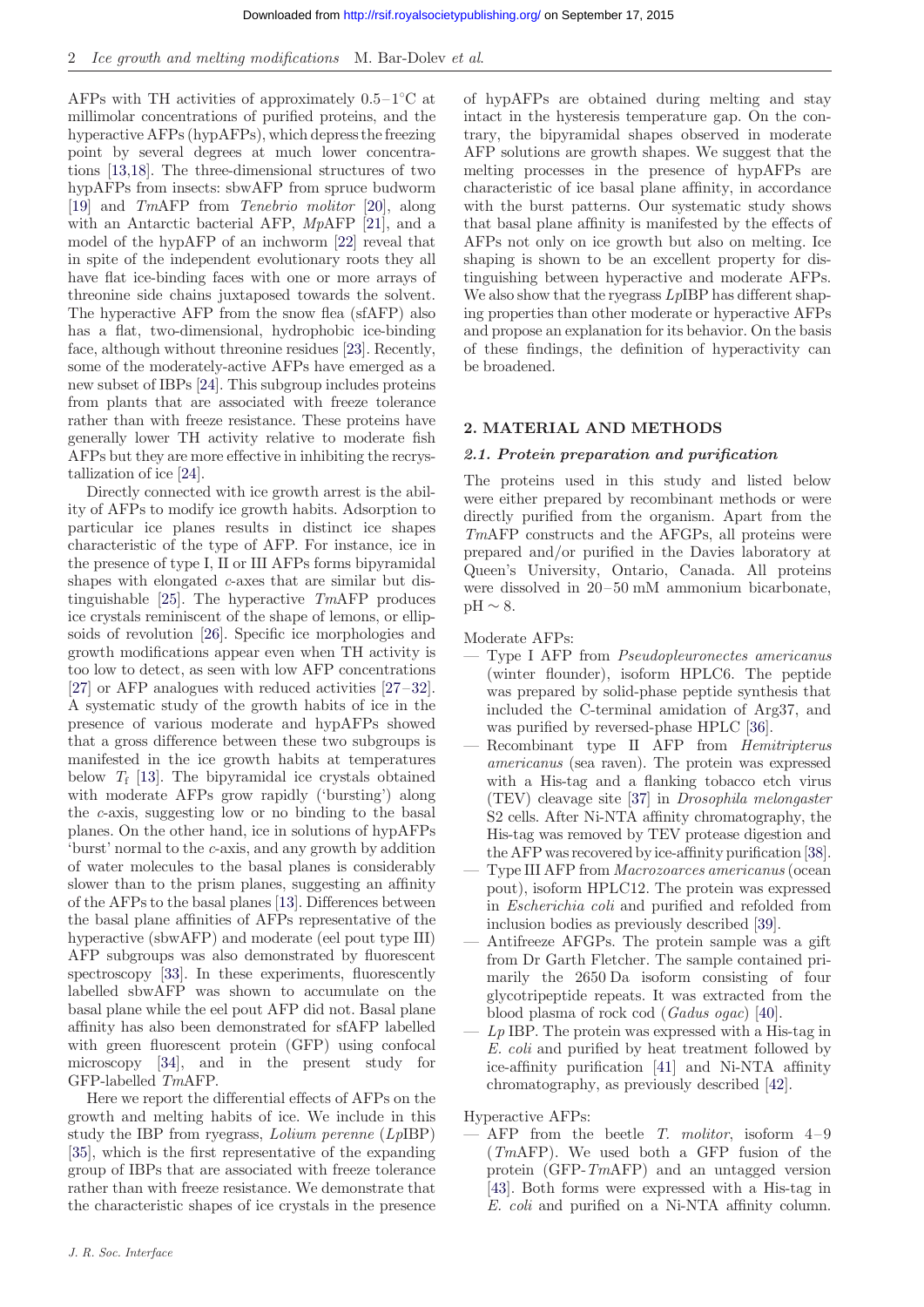The GFP-TmAFP was further purified by ice affinity [\[41\]](#page-10-0). The untagged protein was obtained by Ni-NTA affinity purification of the MBP-His-TEV-TmAFP fusion followed by digestion with TEV protease [\[37](#page-10-0)], a second cycle of Ni-NTA affinity chromatography, and reversed-phase HPLC [\[43](#page-10-0)].

- AFP from Choristoneura fumiferana (spruce budworm), linked to GFP (GFP-sbwAFP). The fusion protein was expressed in E. coli and recovered from the insoluble fraction [\[44\]](#page-10-0) by refolding and ice-affinity purification [\[41\]](#page-10-0), as previously described [[33\]](#page-10-0).
- AFP from the Antarctic bacterium Marinomonas primoryensis, fused to GFP (GFP-MpAFP). The calcium-dependent AFP domain fused to GFP was expressed with a His-tag in E. coli and purified by Ni-NTA affinity chromatography, as described [\[21](#page-10-0)].
- AFP from *Hypogastrura harveyi* (snow flea), fused to GFP (GFP-sfAFP). The fusion protein was expressed with a His-tag in E. coli and purified by two cycles of adsorption to ice [\[41](#page-10-0)], as previously described [[34\]](#page-10-0).

## 2.2. Ice crystal morphology observations

The morphologies of ice crystals during growth and melting were monitored using a homemade nanolitre osmometer, as previously described [[45\]](#page-10-0). Briefly, a drop of approximately  $100 \mu m$  diameter (approx.  $0.5 \text{ nl}$ ) protein solution was injected into an oil-filled sample-well placed on a custom-built temperature-controlled stage and observed under a microscope. The system is controlled using a LabVIEW interface developed mainly by I.B., and the temperature close to the sample can be determined with  $0.002^{\circ}$ C precision. The stage was cooled until the drop was nucleated (usually between  $-27$  and  $-35^{\circ}$ C) and frozen, and was then warmed slowly to melt the sample such that a single ice crystal was left. This crystal was then warmed and cooled to any desired temperature several times to inspect the shaping habits. Melting experiments were regularly done at temperatures ranging from  $T_{\rm m}$  to 0.05°C above it. Each experiment was repeated at least 10 times.

#### 2.3. Fluorescent imaging of green fluorescent protein labelled T. molitor antifreeze protein

We used confocal microscopes (Zeiss LSM 510, and Nikon C1) to image ice crystals in GFP-conjugated TmAFP solutions. The confocal microscope is equipped with 488 and 633 nm illumination lines and filters for the detection of GFP and Cyanine 5 (Cy5). The experimental cell used in this apparatus is the same as the one used in the nanolitre osmometer [[45\]](#page-10-0) but with a different sample holder. The sample holder in the present work was a copper plate with holes of either  $125 \mu m$  or 1 mm in diameter, to reduce the temperature gradients. Samples of approximately  $4 \mu l$  were sandwiched in between two glass coverslips and sealed with a non-cured silicone elastomer; polydimethylsiloxane (Slygard 184, Dow Corning Corp., Midland, MI, USA). The sandwiched samples were placed on the metal holder that was placed in our temperature controlled cell. In order to observe the samples inside this apparatus, we used long working-distance air objectives such as the Nikon LU Plan ELWD  $50x/0.55$  (WD = 10.1 mm). Samples contained a mixture of GFP-TmAFP and Cy5-dUTP (PerkinElmer) as a free dye. The Cy5 dye was previously shown to have no interaction with ice [\[33](#page-10-0),[45\]](#page-10-0) and its addition allows efficient background subtraction. To image the signal coming from the surface, we subtracted the image of non-conjugated  $Cy5$  dye from the GFP- $Tm$ AFP image, as explained in detail by Pertaya et al. [[45\]](#page-10-0).

## 3. RESULTS

### 3.1. Moderate antifreeze proteins induce bipyramidal ice crystals during growth in the hysteresis gap

At temperatures below  $T_{\rm m}$  but within the TH gap, crystals in all solutions containing moderate AFPs tested here developed facets and edges that readily turned into truncated bipyramids with hexagonal symmetry (figures [1](#page-4-0) and [2](#page-4-0)). These truncated bipyramids then grew in the direction of the c-axis, which is determined according to its twofold axial symmetry. Growth continued until tips were formed, and the basal plane was eliminated. The rate at which the tips formed was dependent on the temperature, the protein concentration and the area of the basal plane. Crystals in concentrated protein samples kept at temperatures close to  $T_{\rm m}$  were maintained for relatively long timeperiods (minutes) without apparent growth of the truncated tips, but if the temperature was lowered to close to the  $T_f$ , the tips were rapidly sharpened to eliminate the basal plane. For example, in solutions containing approximately 20  $\mu$ M AFP type III, the tips of 10 by  $15 \mu m$  crystals (length versus width) grew along the c-axis at a rate of approximately 1  $\mu$ m min<sup>-1</sup> at 0.04°C below  $T_{\rm m}$ , but when the temperature was lowered to  $0.05^{\circ}$ C or  $0.06^{\circ}$ C below  $T_{\text{m}}$  the growth rate increased to approximately  $6 \mu m \text{ min}^{-1}$  or approximately  $27 \mu m \text{ min}^{-1}$ , respectively. These rates were substantially reduced as the crystal lengthened and the basal planes shrank.

Once the tips of the bipyramidal crystals have grown, they appeared to remain intact as long as the temperature was kept within the TH gap. Occasionally, some local growth was observed at temperatures within the hysteresis regime close to the freezing point. This effect was more pronounced in AFGP samples. The wellknown sudden rapid growth, or 'burst', usually initiated from the tips of the bipyramids when the temperature exceeded the TH point. Spicular ice growth was then observed along the direction of the c-axis (see electronic supplementary material, figure S1), as previously noted [\[13](#page-9-0)]. In the case of type III AFP, the burst pattern was less sharp relative to AFGPs, type I, and II AFPs, and new bipyramid-shaped ice crystals rapidly grew around the bursting crystal (see electronic supplementary material, figure S1, panel C). In all the earlier-mentioned cases, the growth in the direction of the c-axis is due to effective protection of the prism and/or pyramidal planes relative to the basal planes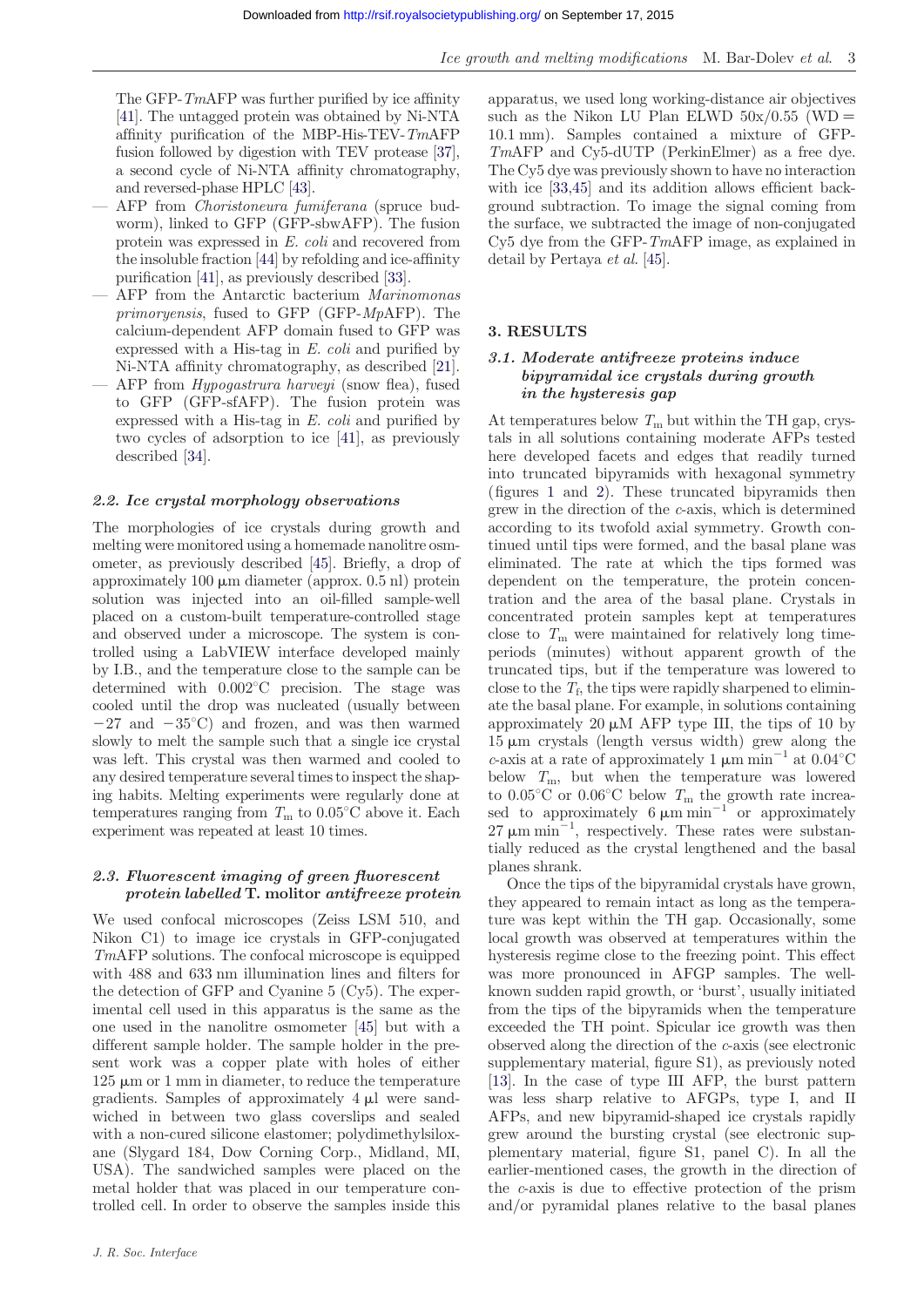<span id="page-4-0"></span>4 Ice growth and melting modifications M. Bar-Dolev et al.





Figure 1. Ice growth patterns at temperatures within the TH gap in solutions of moderately active AFPs, viewed normal to the c-axis. Snapshots were taken during ice growth at temperatures starting from  $T_m$  (frame 1) to  $0.01-0.1^{\circ}$ C below it (frames 2–5). (a) Type I AFP, (b) type II AFP (120  $\mu$ M), (c) type III AFP  $(20 \mu M)$ ,  $(d)$  AFGPs  $(500 \mu M)$  and  $(e)$  IBP from ryegrass  $(LpIBP)$  (50  $\mu$ M). The arrow denotes the direction of the *c*-axis. The time lapse between images 1 and 5 in  $(a-e)$  is 2 min, 3.5 min, 2 min, 40 s and 4 min, respectively.



Figure 2. Ice growth patterns at temperatures within the TH gap in the presence of moderately active AFPs, viewed along the c-axis. Snapshots were taken during ice growth at temperatures starting from  $T_{\text{m}}$  (frame 1) to 0.01–0.08°C below it (frames 2–5). (a) Type I AFP and (b)  $LpIBP$  (50  $\mu$ M). The time lapse between frame 1 and 5 is 35 s and 4 min for  $(a)$  and  $(b)$ , respectively.

[\[13](#page-9-0)]. An exception to this growth pattern is  $LpIBP$ , which will be discussed in §3.4.

#### 3.2. Moderate antifreeze proteins induce nonbipyramidal-shaped (eye-like) ice crystals during melting

The melting pattern of the bipyramidal-shaped ice crystals obtained in moderate AFP solutions is in

Figure 3. Melting of ice in solutions of moderate AFPs. The melting sequences started from bipyramidal growth shapes at temperatures within the TH gap. The temperature was then raised up to 0.05 °C above  $T_{\text{m}}$ . The time lapse between the first and the last frame is  $15-50$  s. (a) Type I AFP, (b) type II AFP (120  $\mu$ M), (c) type III AFP (20  $\mu$ M), (d) AFGPs (500  $\mu$ M) and (e) LpIBP (50  $\mu$ M). The arrow denotes the direction of the c-axis.

accordance with their formation pattern. During melting, all corners of the bipyramids disappear, and the longitudinal tips of the bipyramids shrink along the c-axis direction (see figure 3 and electronic supplementary material, movie S1). This melting pattern usually gives the crystals a typical shape resembling that of an eye, with the longitudinal axis being normal to the  $c$ -axis (figure 3, lanes  $4-5$ ). Melting in the direction of the prism planes was apparent only when the length of the c-axis was close to the length of the a-axis or even shorter (figure 3). The seemingly faceted bipyramids were recovered by lowering the temperature again (see electronic supplementary material, movie S1). The AFP-covered prism or pyramidal planes of the crystals were shielded and melting occurred at the unprotected basal planes, in accordance with the growth process.

### 3.3. The ice morphologies in the presence of insect and bacterial hyperactive antifreeze proteins are formed during melting

[Figure 4](#page-5-0) shows the progression of melting ice crystals in solutions of hypAFP proteins in the concentration range of  $2-10 \mu M$ . For all hypAFPs tested, it is clear that regular ice surfaces are attained during melting, and once the crystal is small enough a definitive shape is acquired. These shapes are repeatedly observed in every experiment and are so consistent that one can distinguish between the types of hypAFP solely by observing the melting process. Notably, at high protein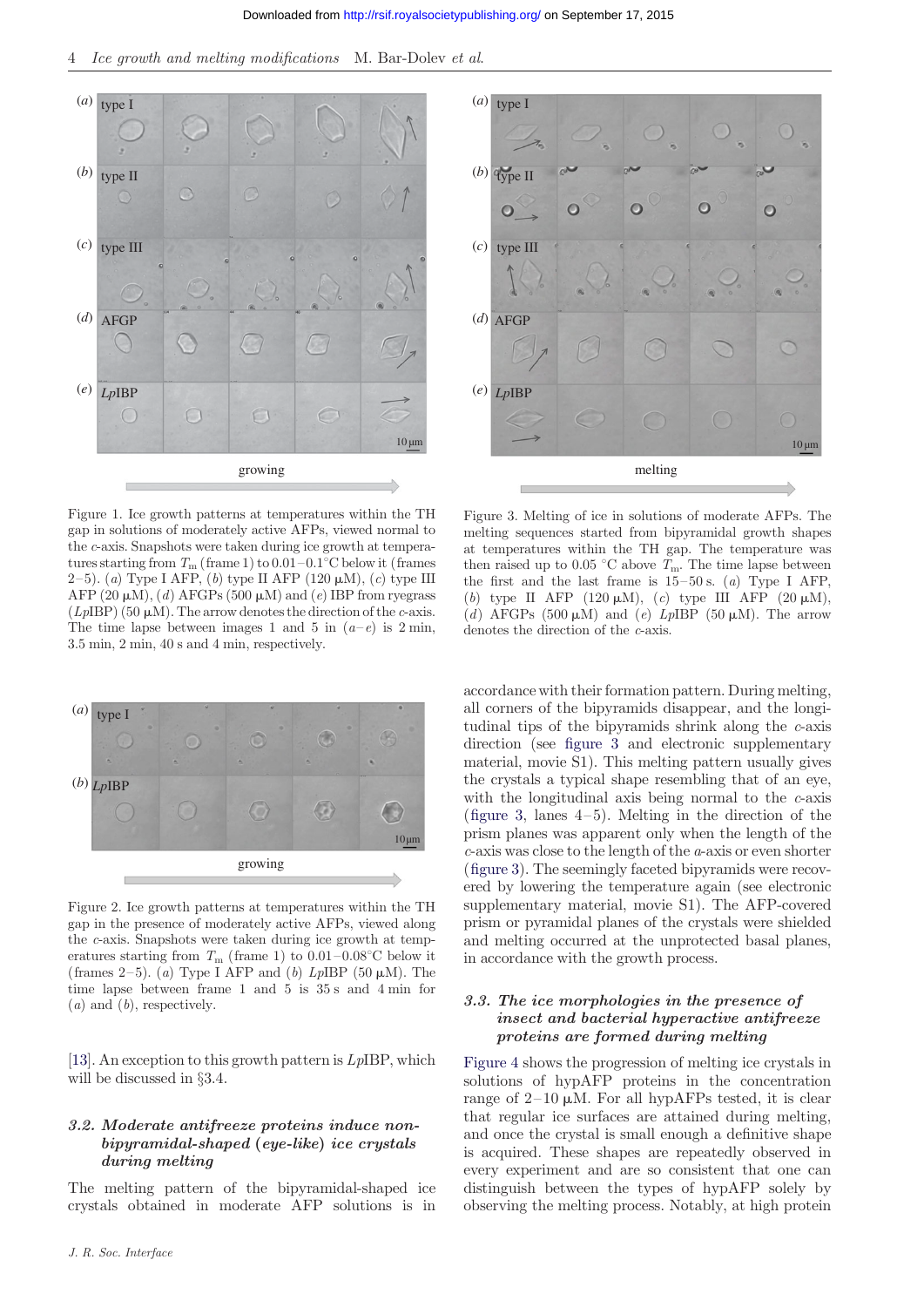<span id="page-5-0"></span>

Figure 4. Ice melting in solutions of bacterial and insect hypAFPs. The time lapse between the first and the last frame is  $15-120$  s. The crystals melt in the *a*-axes direction until the basal planes are very small before melting in the direction of the c-axes is observed.  $(a-d)$  The c-axis is denoted by an arrow.  $(e-h)$  The c-axis is along the viewer direction.  $(a,e)$  GFP-MpAFP  $(6 \mu M)$ ,  $(b,f)$  GFP-sfAFP  $(2 \mu M)$ ,  $(c,g)$ TmAFP (20  $\mu$ m) and (d,h) GFP-sbwAFP (8  $\mu$ M).

concentrations (several tens of micromolar), faceted forms are not always obtained. Electronic supplementary material, movies S2A and S2B show that the melting is significantly faster on the prismatic planes relative to the basal planes. Macroscopically, when the temperature was close to  $T<sub>m</sub>$ , the crystals melt only from the prism planes (figure  $4a-d$ , left panels and figure  $4e-h$ ) until they become elongated before melting in the direction of the basal plane can be observed (figure  $4a-d$ , right panels). Ice crystals in the presence of TmAFP melt in the prismatic direction and the basal planes shrink until they are eliminated and become only tips (see figure  $4c, q$  and electronic supplementary material, movie S2A). This process gives rise to the previously noted lemon shape [[26\]](#page-10-0). Once the lemon configuration is formed, it is maintained as long as the melting continues, from hundreds of micrometres down to few micrometres in crystal length (figure 4c, right panel). In GFP-MpAFP and GFP-sfAFP solutions, the basal planes do not necessarily shrink down to a tip, and the shapes obtained are not as sharp and as symmetric as those observed with  $Tm$ AFP (and GFP- $Tm$ AFP) (see figure  $4a, b, e, f$  and electronic supplementary material, movie S2B). The asymmetry along the direction of the c-axis commonly observed in GFP-MpAFP and GFP-sfAFP solutions may result from minor temperature gradients in the samples. As it is difficult to maintain the location of the sample droplet in the middle of the oil and to control the location of the crystal inside the sample, small temperature changes of a few hundredths of a degree within the sample are present. We note that despite the temperature gradients along the sample area, the temperature of the metal plate in which the sample is held is controlled with an accuracy of  $0.002^{\circ}$ C. This accuracy is the same for every position in the droplet.

With GFP-sbwAFP, the crystals usually float with their basal planes oriented normal to our line of observation and it is therefore difficult to follow melting to the direction of the basal planes. This orientation implies that the crystals are relatively flat with large, exposed basal planes. Nevertheless, formation of hexagonal shapes is clearly observed as the crystals melt (figure 4h). The tendency of the crystals to lie with the c-axis horizontally (figures [1](#page-4-0), [3](#page-4-0) and  $4a-d$ ) or verti-cally (figures [2](#page-4-0) and  $4e-h$ ) depends on the c: a axial length ratio. Elongated crystals lie horizontally while flat crystals lie vertically due to gravity. Therefore, the typical observed melting shapes of different hypAFP consistently dictate the orientation of the crystals. In many experiments, the initial crystal has a wide basal plane before melting and therefore is oriented vertically, but as the melting progresses, the area of the basal plane diminishes, the axial ratio is inverted and the crystal turns (see electronic supplementary material, movie S2A).

The ice shapes obtained during melting are stable within the TH range. When cooled below  $T_{\rm m}$  the shapes do not change and the crystals do not grow, at least at the level of resolution we can detect (around a micrometre). The bottom limit of the growth arrest is the freezing point, at which sudden fast growth occurs normal to the c-axis. The twofold symmetry of the crystal burst is observed when it is aligned along the c-axis, as usually seen with GFP-MpAFP, GFPsfAFP and TmAFP ([figure 5\)](#page-6-0). The hexagonal symmetry is apparent when the crystals are oriented normal to the c-axis (see electronic supplementary material, figure S2). The growth morphologies are dependent on the supercooling level and therefore on the TH activity of the sample. Ice protected by highly active protein samples is supercooled to several degrees at the lower limit of the freezing hysteresis, and the growth resembles a dendritic explosion (see electronic supplementary material, figure S2). Diluted protein solutions have low TH activity, and therefore, the degree of supercooling is small. The growth pattern in these cases is slower and smoother as expected from the growth habit of ice in water [[46\]](#page-10-0).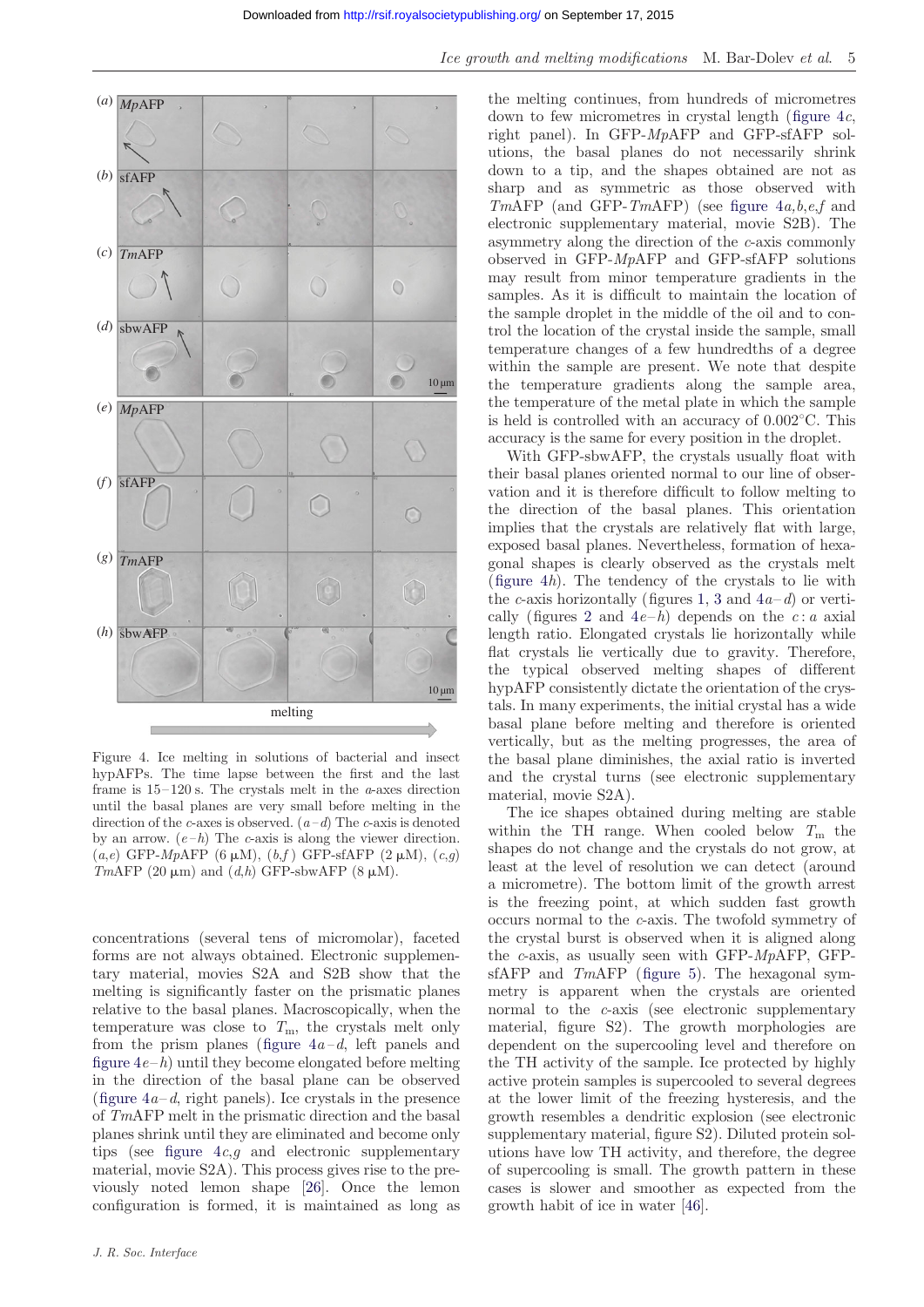<span id="page-6-0"></span>6 Ice growth and melting modifications M. Bar-Dolev et al.



Figure 5. Ice growth below the freezing point (burst) in hypAFPs solutions, viewed normal to the c-axis. The temperature of the samples was lowered to the freezing point, and images were taken before the burst (frame 1 counted from the left) and after it (frames  $2-4$ ). (a) GFP-MpAFP  $(6 \mu M)$ , (b) GFP-sfAFP  $(2 \mu M)$ , (c) TmAFP  $(5 \mu M)$  and (d) GFP-sbwAFP (8  $\mu$ M). (e) The time lapse between frame 1 and 2, 2 and 3, and between frames 3 and 4 is typically 8, 10– 120 and 13–57 msec, respectively.

#### 3.4. Lolium perenne ice-binding protein has mixed ice-shaping properties characteristic of moderate and hyperactive antifreeze proteins

When an ice crystal is cooled in the presence of  $LpIBP$ , it grows into a hexagonal bipyramid in a manner similar to moderately active AFPs (figures [1](#page-4-0)e and [2](#page-4-0)b). Accordingly, melting of these crystals commences from the tips (figure  $3e$ ). Although the formation of the bipyramids and their melting pattern is as expected for a moderate AFP, the growth and melting rates seem to be slower than those of the moderate fish AFPs. A major difference with this plant IBP is the burst pattern at temperatures below  $T_f$ . It commences with the flattening of the two bipyramidal tips into an expansion of the basal planes. Growth continues in a stepwise manner, mostly in the direction of the a-axes, while maintaining the faceted morphology of the crystal in the process (see electronic supplementary material, figure S1–E and movie S3). This pattern suggests that the protein has some affinity to both prismatic and basal planes, which is in accordance with ice hemisphere and growth experiments and the recently solved crystal structure of the protein [[24\]](#page-10-0).

#### 3.5. Direct visualization of fluorescently tagged T. molitor antifreeze protein on ice crystals

By using GFP-tagging, it is possible to directly visualize the binding of AFPs to ice. This enables us to observe where the protein is located on the ice crystal. In the presence of GFP-TmAFP, the melting shape of the ice crystal becomes lemon-like as the crystals shrink in size and the basal plane becomes progressively



Figure 6. Tenebrio molitor AFP bind to the basal planes of ice. The fluorescently tagged AFPs visualized both on prism planes and basal plane of ice. The lemon shape was formed as the crystal size became smaller and the flat basal plane slowly melted away  $(a,b)$ . The arrows show the direction of c-axis. In  $(c)$ , the c-axis is normal to the view direction. In  $b,c$ , the melting was ceased before the basal plane shrank down to a tip.

smaller. Fluorescence confocal microscopy images confirm that hyperactive TmAFP has affinity to both prismatic planes and basal plane of ice (figures 6 and [7](#page-7-0)b). The stronger fluorescence at the junctions between the crystal faces and edges relative to the rest of the crystal contour suggest that these junctions contain exposed areas of primary prism planes onto which the protein accumulates, as described in detail previously by Pertaya et al. for sbwAFP [[33](#page-10-0)]. The fluorescence signal on the ice surfaces was also used to record the melting shapes within ice crystals that grew over their melting shapes (figure  $7a,b$ ).

#### 4. DISCUSSION

The modifications of ice growth patterns induced by AFPs have been studied for decades in order to understand the activity of AFPs and the differences between them  $[13,27,28,31]$  $[13,27,28,31]$  $[13,27,28,31]$  $[13,27,28,31]$ . Scotter *et al.*  $[13]$  have shown that when the hysteresis gap is exceeded, ice grows in the direction of the c-axis in the presence of moderate AFPs and normal to the c-axis with hypAFPs. That study established an underlying observable difference between the moderate and the hyperactive AFPs and suggested that in addition to binding to prism or pyramidal planes, hypAFPs bind to the basal planes of ice, a hypothesis that was derived primarily from the crystal structures of sbwAFP and TmAFP [[19,20](#page-10-0)]. Etching of a single ice crystal hemisphere grown in a solution of GFP-labelled sbwAFP revealed traces of protein on both primary prism and basal plains, giving the first experimental evidence for basal plane affinity [[19\]](#page-10-0). Similar results were also obtained for sfAFP [[34\]](#page-10-0). Ice etching studies of type I [\[47](#page-10-0)[,48](#page-11-0)], type III [\[49](#page-11-0)] and AFGPs [\[50](#page-11-0)] gave no evidence of basal plane affinity by these proteins. However, the etching patterns produced by TmAFP [\[13](#page-9-0)] are more complex and it is difficult to deduce in this method to which ice surfaces the protein adheres. The direct visualization of ice covered with GFP-TmAFP presented here clearly demonstrates that the basal planes, as well as some other planes, are covered by the protein (figures 6 and [7](#page-7-0)b). Basal plane affinity was directly demonstrated previously for GFP-labelled sbwAFP by a series of experimental observations [[33,45\]](#page-10-0). In accordance with the ice etching results, direct fluorescent studies of GFP-type III AFP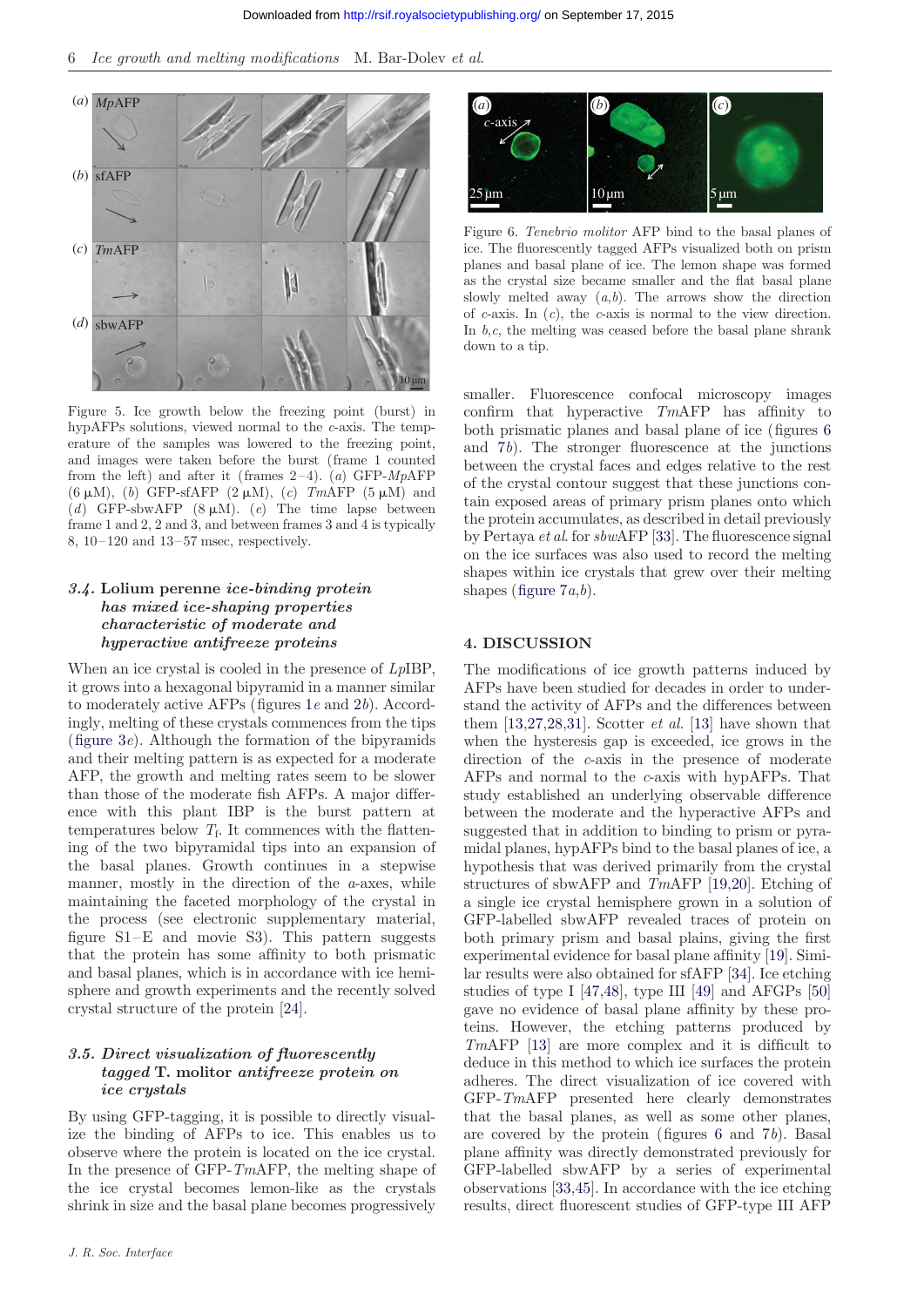<span id="page-7-0"></span>

Figure 7. Melting versus growth shape comparison.  $(a, b)$  Fluorescent images of ice grown in AFP solutions in the presence of Cy5 for background subtraction. A frozen sample was melted until single crystals were formed, and then the temperature was dropped until growth was detected. The arrows designate the crystallographic c-axis. (a) GFP-type III AFP. The bipyramid shapes developed during growth from the eye-shaped crystal. The temperature at which the image was taken is in the TH gap.  $(b)$  GFP-TmAFP. The crystal obtained the lemon shape during melting. The growth occurred along the basal direction when the freezing temperature was exceeded. (c) A diagram illustrating the crystallographic directions of the melting shapes of ice in solutions of moderate and hyperactive AFPs.

demonstrated that this protein does not accumulate on the basal planes of ice [\[33](#page-10-0)]. We note that conjugation of AFPs to GFP does not affect the ice planes to which the proteins adhere. Partial sublimation (etching) of a single ice crystal hemisphere grown in solution of type III AFP with and without GFP conjugation [[51\]](#page-11-0) as well as sbwAFP [\[19](#page-10-0)] and GFP-conjugated sbwAFP revealed that the very same ice surfaces are bound by the two protein forms. The GFP conjugation does not affect the shaping habits of the proteins and does not reduce the TH activity. Conjugation of bulky molecules to either moderate AFPs (type III) [\[52](#page-11-0)] or hyperactive  $(TMAFP [53])$  $(TMAFP [53])$  $(TMAFP [53])$  actually increases the TH activity, most likely due to their increased size.

Our study of the characteristics of ice growth and melting at temperatures above  $T_f$  further supports the concept that hypAFPs protect the basal planes of ice while moderate AFPs do not. The ability of hypAFPs to cover ice from the basal plane and at least one more orientation with a significant component orthogonal to the basal plane prevents ice crystals from growing and precludes the possibility of controlling crystal shape during growth within the TH gap. This concept is shared among all hypAFPs studied here regardless of the hypothesis that different hypAFPs types bind ice from different crystallographic orientations. Moderate AFPs do not prevent ice growth in the c direction, and therefore growth along the c-axis occurs within the TH gap. Elongated bipyramidal shapes are then formed, as previously noted in TH measurements [\[18](#page-10-0)[,54](#page-11-0)] and growth modification studies [[27,31\]](#page-10-0). The dependence of the growth rate of the bipyramid tips (along the c-axis direction) on the  $c: a$  ratio may be related to the layer-by-layer growth mechanism of the basal planes, which requires stepnucleation events. As the surface area of the basal planes becomes smaller, the probability for a twodimensional nucleation event is reduced, and a lower temperature or a longer time period is required to evoke such events.

It is evident that for the formation of distinct shapes, the proteins interact with ice from some crystallographic planes more than others. This concept is true for both growth and melting, although it might be more difficult to envision the fact that defined shapes can form during melting, at a time when molecules are leaving the ice front. Nevertheless, both moderate and hyperactive AFP molecules interact with ice and form unique shapes during melting. In moderate AFP solutions, the ice protection on planes parallel to or inclined to the crystallographic c-direction gives rise to the eye-shaped melting habit. These eye-shaped crystals have exposed unprotected planes and are therefore unstable, leading to either complete melting of the crystal or formation of the bipyramidal growth shape, if the temperature is lowered at the right moment. On the contrary, the melting shapes obtained by hypAFPs are stabilized by AFP protection from all directions, and therefore can supercool throughout the TH gap or superheat for a certain range of temperatures (approx.  $0.4^{\circ}$ C for *MpAFP*) [\[55](#page-11-0)] without a change of the crystal shape.

To emphasize the differences between the growth and melting shapes, we introduced fluorescent images of crystals that contain contours of both types of shape. Ice grown from the melt in GFP-type III AFP solutions has a strong fluorescent signal inside the eyeshaped melting forms and around the bipyramidal growth shapes (figure 7a). The eye-shaped region in the centre of the crystals is the area of the original crystal before it grew to form the bipyramid. The strong fluorescent signal in this region is due to protein present inside, originating from the fast freezing process at approximately  $-20^{\circ}$ C of the sample before it was melted to obtain single crystals. At these low temperatures, fine crystals are grown and GFP-AFP type III is accumulated typically on prismatic planes and some other planes slightly tilted from them [\[49](#page-11-0)]. The high fluorescence remains at the unmelted portion of the ice crystals. When these crystals were allowed to grow at temperatures within the TH gap, protein was excluded from the ice front. This area of the crystals has a correspondingly low fluorescence signal. A fluorescent layer of protein appears on the outer region of the bipyramidal crystal, where the planes to which the protein adsorbs are exposed. The observation of the strong fluorescent area inside the crystals is consistently observed in our experiments and was noted previously, although the phenomenon was not explained [[33,45\]](#page-10-0). For comparison, crystals obtained in the same process in solutions of GFP-labelled sbwAFP and TmAFP remain in their melting shapes and have strong fluorescent layers around them  $([56]$  $([56]$ ; figures [6](#page-6-0) and 7b). This protein layer protects these crystals from both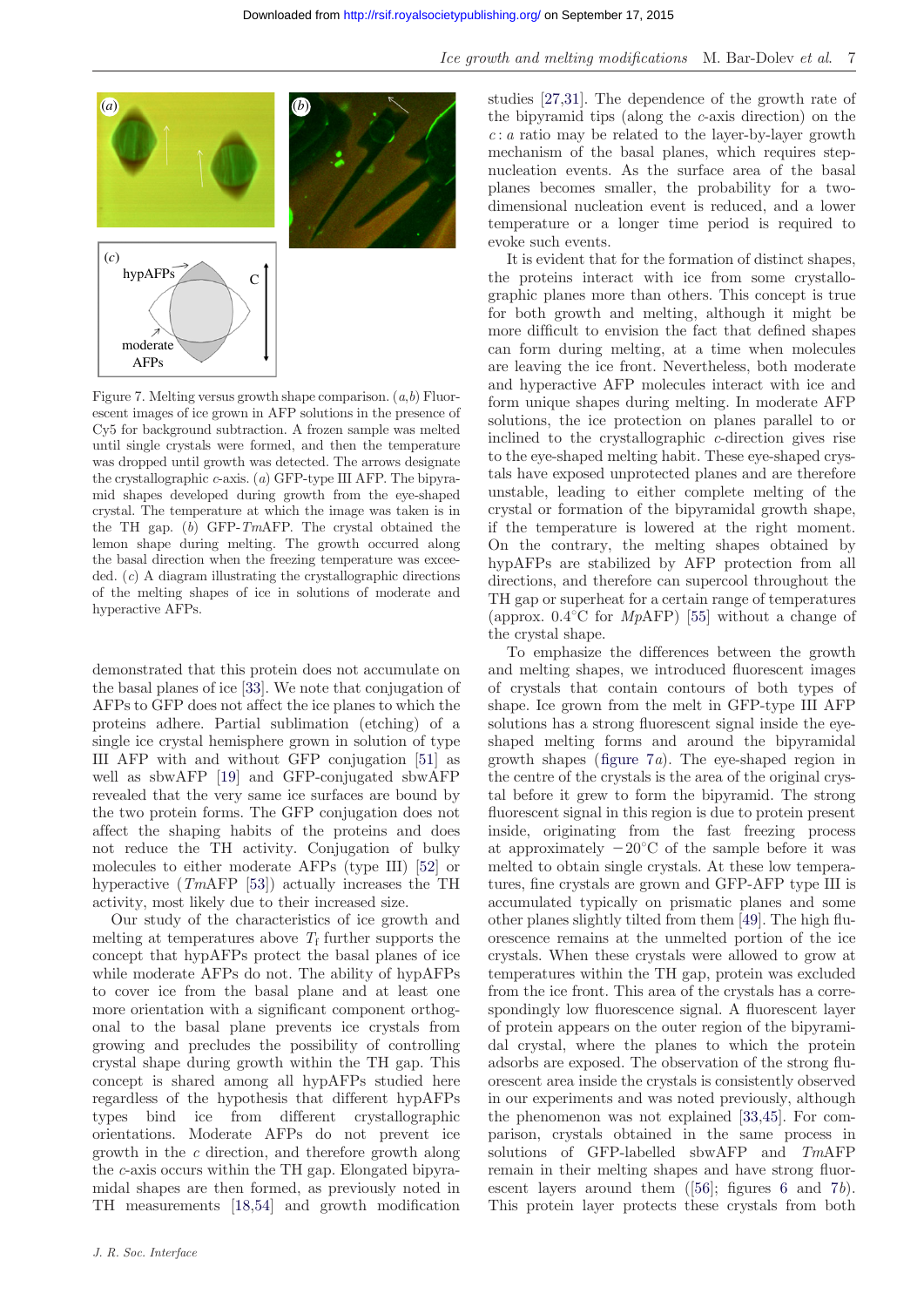growth (within the TH range) and melting [\[55](#page-11-0)], and the crystals are therefore stable in their melting forms. Nevertheless, the interior areas of these crystals have weak fluorescent signals relative to the crystals in moderate AFP solutions, which may be due to slower absorption kinetics of the hypAFPs relative to the moderate proteins [[55\]](#page-11-0). Further work is needed to quantify the protein present on the surfaces of the crystals and inside them to directly evaluate the effectiveness of ice coverage by hypAFPs relative to moderate AFPs.

In comparison with the bipyramidal growth shapes obtained with moderate AFPs within the TH gap, the growth shape of ice in hypAFP solutions is observed only when the TH gap is exceeded (see figures  $5, 7b$  $5, 7b$  $5, 7b$  $5, 7b$ , and electronic supplementary material, S2). In [figure](#page-7-0) [7](#page-7-0)b, the melting shape of the crystal after burst is clearly observed by the fluorescent layer surrounding it. The directionalities of the melting shapes of crystals in moderate AFPs solutions are compared with the melting shapes observed with hypAFPs in [figure 7](#page-7-0)c. Owing to basal plane affinity of hypAFPs, the crystals grown in hypAFP solutions melt normal to the c-axis and the basal planes shrink without change of the distance between the two basal faces. This is in contrast to the melting habits in solutions of moderate AFPs. Therefore, the longitudinal axis of the melting shapes obtained with hyp $AFPs$  is the crystallographic  $c$ -axis, while the longitudinal direction of the melting shapes obtained in moderate AFP solutions is normal to the crystallographic c-axis.

The morphology of the bipyramids observed in hypAFP solutions is dependent on the particular crystallographic orientations to which the protein binds and on the kinetics of the binding. Different binding rates to the various crystallographic directions evoke differences in the melting velocities of these directions, which gives rise to a typical crystal shape. Indeed, the melting velocities of crystals in the presence of hypAFP were measured and correlations between the type of AFP to the velocity at a given superheating level were found [\[55](#page-11-0)]. This scenario is consistent with the observations that each protein type consistently produces characteristic, distinguished shapes in many experiments, such as the lemon shape obtained with TmAFP ([figure 6\)](#page-6-0). In a recent work on ice growth patterns with AFGPs and AFGP analogues, the authors suggest that the modifications observed in crystal morphologies and axis ratios are related to the adsorption kinetics of the AFP to particular ice faces [\[28](#page-10-0)]. The adsorption rates are presumably the key factor in the determination of the shape of the crystal, whether it was obtained during growth or melting [\[57](#page-11-0)]. A different explanation for ice shaping may rely on different affinities to particular ice surfaces, which is reflected by different desorption rates and not only adsorption rates. This explanation is ruled out by the claim for irreversible binding of AFPs with ice [\[33](#page-10-0)[,58](#page-11-0),[59\]](#page-11-0).

The concept of shape formation during melting due to different melting velocities along the crystallographic directions has recently been supported by a theoretical simulation in three dimensions [[60\]](#page-11-0). The three-dimensional simulation was an extension of a two-dimensional geometric model for crystal growth

J. R. Soc. Interface

that relates the growth velocity to each direction to the final shape obtained [\[61\]](#page-11-0). A drum-shaped structure was allowed to 'melt' by applying a velocity profile with a twofold symmetry in the z direction and a sixfold symmetry in the orthogonal plane. To reflect the basal plane affinity of the hypAFPs, the velocity in the z direction was considerably smaller than in the  $x-y$ directions. This simulation resulted in a crystal with a lemon-like shape, strikingly similar to the ice shapes experimentally observed in TmAFP. This result relates slow melting rate in the direction of the basal plane to the observed melting shapes. Further development of this approach is necessary to obtain other melting shapes, which may aid in explaining the differences between the melting processes of the various hypAFPs and the hyperactivity phenomenon altogether.

An explanation for the hexagonal symmetry normal to the c-axis of the melting crystals was previously given in the study of Pertaya et al. [[56\]](#page-11-0). They showed that the prismatic planes protected by AFPs are not the same planes observed during melting. Prismaticprotected planes were obtained during growth in dilute solutions of GFP-labelled sbwAFP, and melting was shown to be induced at the corners of those protected planes, resulting in a new set of planes, rotated by  $30^{\circ}$  relative to the growth planes, similar to the growth-melt asymmetry found in pure ice under high pressure [\[62](#page-11-0)]. The newly formed planes are those observed during melting, and the junctions between these planes, where the original growth planes are exposed, are shown to be protected more efficiently by AFPs relative to the melting planes. Furthermore, it is reasonable to assume that the corners of the bipyramids expose several crystallographic planes onto which the proteins may accumulate, leading to the strong fluorescence signal at the corners relative to the edges. A similar phenomenon is observed in GFP-labelled TmAFP ([figure 6\)](#page-6-0), but with less profound accumulation on the corners in comparison with GFP-sbwAFP.

The moderate ryegrass LpIBP exhibits ice bursts perpendicular to the c-axis, contrary to other moderate AFPs. This finding implies that there is some affinity of this protein for the basal plane of ice, in accordance with ice hemisphere studies [[24\]](#page-10-0). The recently solved structure [\[24](#page-10-0)] and ice-binding face [\[42](#page-10-0)] of this protein provides an explanation for the phenomenon of basal plane affinity despite low TH activity. The ice-binding face of LpIBP is reminiscent of the orderly array of threonines observed on the ice-binding faces of several hypAFPs [\[19](#page-10-0)–[22](#page-10-0)]. Nevertheless, this array of exposed side chains is considerably less repetitive than in the hypAFPs, and contains only a few threonines [[24,42](#page-10-0)]. This composition of residues may result in the reduction of the binding rates or even binding affinities of LpIBP to both prism and basal planes, yielding the low TH activity of this protein [[24,35](#page-10-0)[,63](#page-11-0)]. In comparison, a mutant of TmAFP with four out of the 10 threonine residues constituting the ice-binding face replaced by valines had TH activity comparable to LpIBP [\[29](#page-10-0)]. This mutant could not block ice growth completely, suggesting that it has a reduced affinity to ice. Despite its low TH activity, LpIBP has high ice recrystallization inhibition and ice restructuring properties [[64\]](#page-11-0) relative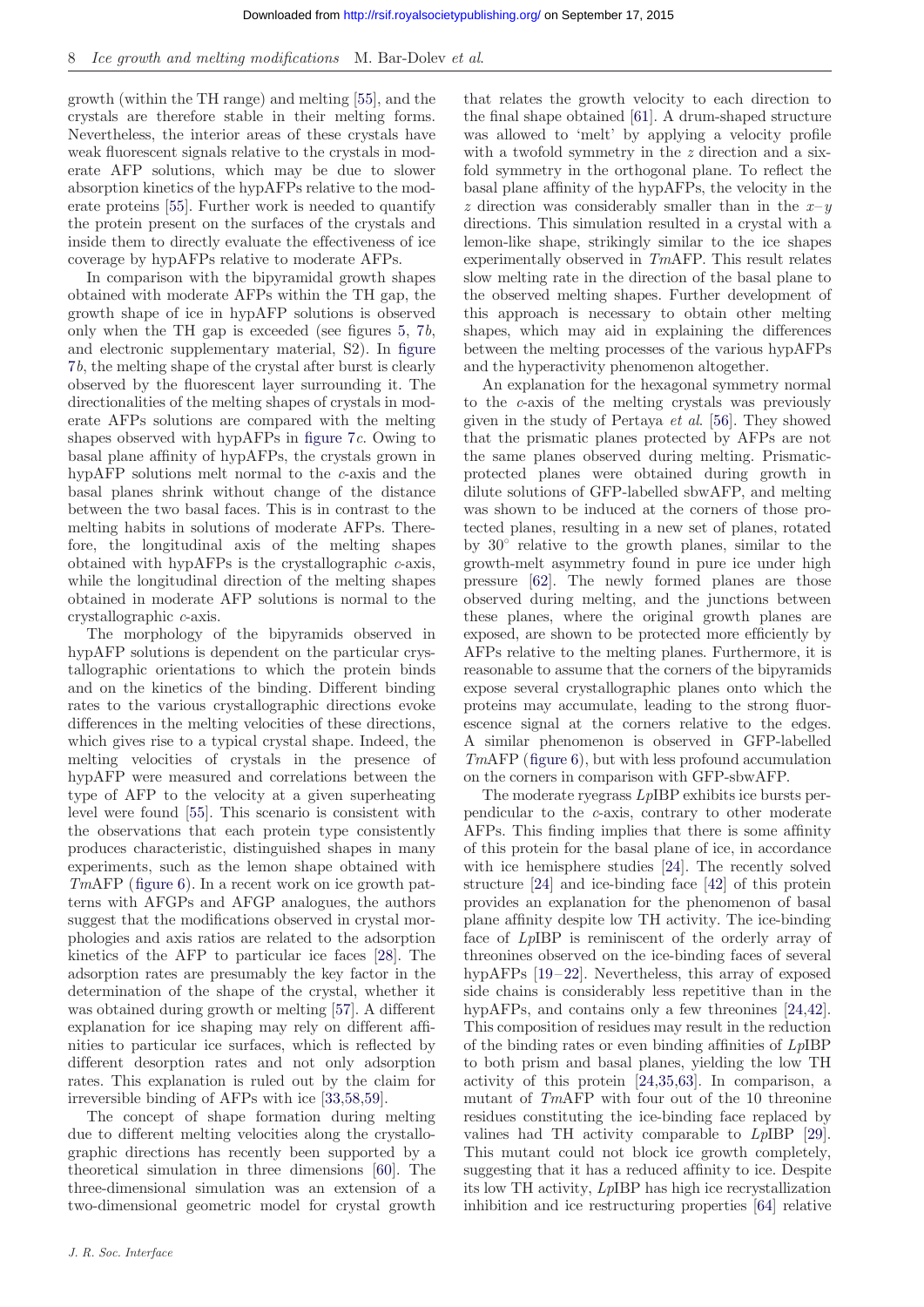<span id="page-9-0"></span>to other AFPs. This set of properties of LpIBP, and presumably other plant AFPs (or IBPs), aides in the protection of the plants from ice damage and from excessive supercooling.

The differences in the ice-shaping patterns between hypAFPs and moderate AFPs demonstrated here have significant implications for the utility of AFPs in a variety of fields such as cryopreservation and cryosurgery. For example, it was shown that although type I AFP increased the viability of red blood cells after a freeze – thaw cycle, lethal effects were observed at high concentrations of this AFP owing to extensive growth of extracellular ice [[65,66](#page-11-0)]. Cellular membranes might have been damaged by the needle-like ice crystals produced by type I AFP. In fact, the use of moderately active AFPs in cryopreservation procedures might be limited by these spicular structures obtained in their presence when the hysteresis freezing point is exceeded. HypAFPs do not lead to the formation of such sharp ice crystal shapes and may therefore be better candidates for cryopreservation. Nevertheless, in cryosurgery studies, lethal effects associated with moderate AFPs have been shown to be advantageous [[67\]](#page-11-0). In this case, using hypAFPs may be less effective. Thus, the ice-shaping properties of the various AFPs may be a critical factor when selecting an AFP for a particular task. In this respect, it would be interesting to examine the ice-shaping habits of other cryogenic substances and antifreeze agents such as xylomannan [\[68](#page-11-0)] and zirconium acetate [\[69\]](#page-11-0) and compare them with the proteins studied here.

#### 5. CONCLUSIONS

Although the ice-shaping properties of hypAFPs have been studied, they have been uniformly referred to as growth shapes, analogous to those formed by moderate AFPs. The fact that these shapes are formed during melting has been generally ignored. Our work demonstrates that the crystal shapes obtained with hypAFPs are obtained during melting and not during growth. This phenomenon is directly related to the ability of hypAFPs to protect the basal plane of ice crystals in addition to other planes. Therefore, in hypAFPs solutions, changes in ice morphology do not occur in the TH regime, and the shaping occurs during melting owing to the influence of the proteins on interfacial melting rates. In agreement with these observations, melting simulation results show that a lemon-like shape can be obtained during melting if the basal planes of the crystals are covered and melting in this direction is suppressed [[60\]](#page-11-0). For moderate AFPs, which do not block the basal plane growth, the observed bipyramidal shapes are obtained during growth within the TH regime. The exception of LpIBP to the generalization that relates basal plane affinity with hyperactivity and sharply divides AFPs between 'hyperactive' and 'moderate' hints that perhaps this classification needs to be broadened. The findings of this study, particularly that ice reshaping occurs during melting, may enable the construction of better models to describe the interactions of AFPs and ice.

We thank Ran Drori for aiding in data collection. We sincerely thank Dr Garth Fletcher of Ocean Sciences Centre, Memorial University, Newfoundland, Canada, for giving us the AFGP sample used in this study. This work was supported by the National Science Foundation (NSF), the Marie Curie reintegration grant, the Israel Science Foundation (ISF), the European research council (ERC) and the Canadian Institute of Health Research (CIHR). M.B.D. is supported by the Lady Davis Fellowship Trust. J.S.W. thanks the Wenner-Gren and John Simon Guggenheim Foundations, and the Swedish Research Council.

#### **REFERENCES**

- 1 Raymond, J. A., Fritsen, C. & Shen, K. 2007 An ice-binding protein from an Antarctic sea ice bacterium. FEMS Microbiol. Ecol. **61**, 214-221. (doi:10.1111/[j.1574-6941.](http://dx.doi.org/10.1111/j.1574-6941.2007.00345.x) [2007.00345.x](http://dx.doi.org/10.1111/j.1574-6941.2007.00345.x))
- 2 Clarke, C. J., Buckley, S. L. & Lindner, N. 2002 Ice structuring proteins: a new name for antifreeze proteins. Cryo Lett. 23, 89–92.
- 3 Fletcher, G. L., Hew, C. L. & Davies, P. L. 2001 Antifreeze proteins of teleost fishes. Annu. Rev. Physiol. 63, 359– 390. (doi:10.1146/[annurev.physiol.63.1.359\)](http://dx.doi.org/10.1146/annurev.physiol.63.1.359)
- 4 Duman, J. G. 2001 Antifreeze and ice nucleator proteins in terrestrial arthropods. Annu. Rev. Physiol. 63, 327 –357. (doi:10.1146/[annurev.physiol.63.1.327\)](http://dx.doi.org/10.1146/annurev.physiol.63.1.327)
- 5 Yeh, Y. & Feeney, R. E. 1996 Antifreeze proteins: structures and mechanisms of function. Chem. Rev. 96, 601 –618. [\(doi:10.1021](http://dx.doi.org/10.1021/cr950260c)/cr950260c)
- 6 Griffith, M. & Yaish, M. W. 2004 Antifreeze proteins in overwintering plants: a tale of two activities. Trends Plant Sci. 9, 399-405. (doi:10.1016/[j.tplants.2004.06.007](http://dx.doi.org/10.1016/j.tplants.2004.06.007))
- 7 Zachariassen, K. E. & Kristiansen, E. 2000 Ice nucleation and antinucleation in nature. Cryobiology 41, 257 –279. (doi:10.1006/[cryo.2000.2289\)](http://dx.doi.org/10.1006/cryo.2000.2289)
- 8 Lindow, S. E., Arny, D. C. & Upper, C. D. 1982 Bacterial ice nucleation: a factor in frost injury to plants. Plant Physiol. 70, 1084– 1089. (doi:10.1104/[pp.70.4.1084](http://dx.doi.org/10.1104/pp.70.4.1084))
- 9 Lindow, S. E. 1983 The role of bacterial ice nucleation in frost injury to plants. Annu. Rev. Phytopathol. 21, 363 –384. (doi:10.1146/[annurev.py.21.090183.002051\)](http://dx.doi.org/10.1146/annurev.py.21.090183.002051)
- 10 Christner, B. C., Morris, C. E., Foreman, C. M., Cai, R. & Sands, D. C. 2008 Ubiquity of biological ice nucleators in snowfall. Science 319, 1214. (doi:10.1126/[science.1149757](http://dx.doi.org/10.1126/science.1149757))
- 11 Knight, C. A. & Devries, A. L. 1994 Effects of a polymeric, nonequilibrium antifreeze upon ice growth from water. J. Cryst. Growth 143, 301 –310. [\(doi:10.1016](http://dx.doi.org/10.1016/0022-0248(94)90071-X)/0022-0248  $(94)90071-X$
- 12 Devries, A. L. 1971 Glycoproteins as biological antifreeze agents in Antarctic fishes. Science 172, 1152–1155. (doi:10.1126/[science.172.3988.1152](http://dx.doi.org/10.1126/science.172.3988.1152))
- 13 Scotter, A. J., Marshall, C. B., Graham, L. A., Gilbert, J. A., Garnham, C. P. & Davies, P. L. 2006 The basis for hyperactivity of antifreeze proteins. Cryobiology 53, 229 –239. (doi:10.1016/[j.cryobiol.2006.06.006](http://dx.doi.org/10.1016/j.cryobiol.2006.06.006))
- 14 Devries, A. L. & Wohlschlag, D. E. 1969 Freezing resistance in some Antarctic fishes. Science 163, 1073–1075. (doi:10.1126/[science.163.3871.1073](http://dx.doi.org/10.1126/science.163.3871.1073))
- 15 Davies, P. L., Baardsnes, J., Kuiper, M. J. & Walker, V. K. 2002 Structure and function of antifreeze proteins. Phil. Trans. R. Soc. Lond. B 357, 927 –935. ([doi:10.1098](http://dx.doi.org/10.1098/rstb.2002.1081)/rstb. [2002.1081](http://dx.doi.org/10.1098/rstb.2002.1081))
- 16 Graether, S. P. & Sykes, B. D. 2004 Cold survival in freeze-intolerant insects: the structure and function of beta-helical antifreeze proteins. Eur. J. Biochem. 271, 3285–3296. (doi:10.1111/[j.1432-1033.2004.04256.x\)](http://dx.doi.org/10.1111/j.1432-1033.2004.04256.x)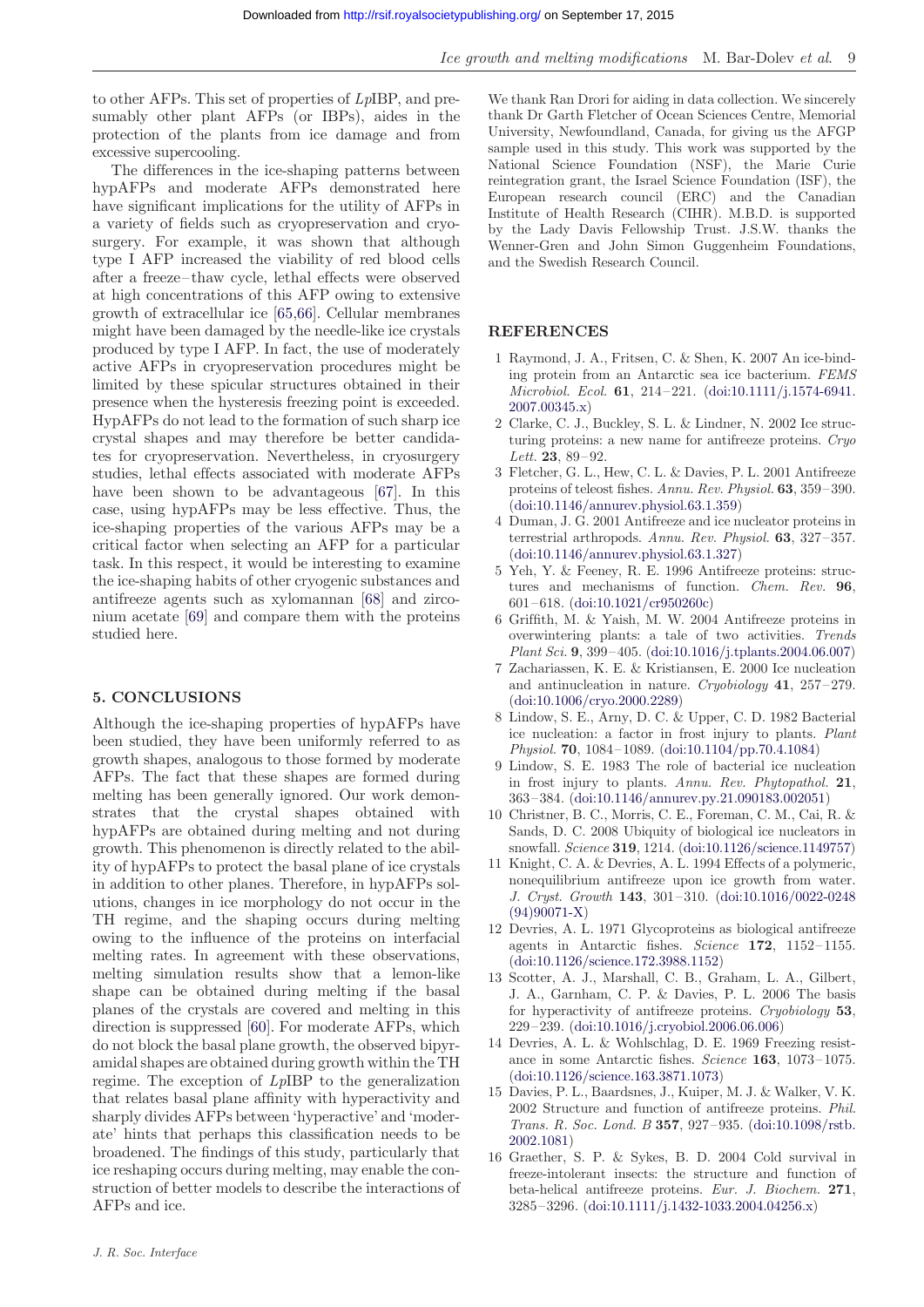- <span id="page-10-0"></span>10 Ice growth and melting modifications M. Bar-Dolev et al.
- 17 Ewart, K. V., Lin, Q. & Hew, C. L. 1999 Structure, function and evolution of antifreeze proteins. Cell Mol. Life  $Sci. 55, 271-283.$  (doi:10.1007/[s000180050289](http://dx.doi.org/10.1007/s000180050289))
- 18 Jia, Z. & Davies, P. L. 2002 Antifreeze proteins: an unusual receptor–ligand interaction. Trends Biochem. Sci. **27.** 101 – 106. (doi:10.1016/[S0968-0004\(01\)02028-X](http://dx.doi.org/10.1016/S0968-0004(01)02028-X))
- 19 Graether, S. P., Kuiper, M. J., Gagne, S. M., Walker, V. K., Jia, Z., Sykes, B. D. & Davies, P. L. 2000 Betahelix structure and ice-binding properties of a hyperactive antifreeze protein from an insect. Nature 406, 325 –328. ([doi:10.1038](http://dx.doi.org/10.1038/35018610)/35018610)
- 20 Liou, Y. C., Tocilj, A., Davies, P. L. & Jia, Z. 2000 Mimicry of ice structure by surface hydroxyls and water of a beta-helix antifreeze protein. Nature 406, 322-324. ([doi:10.1038](http://dx.doi.org/10.1038/35018604)/35018604)
- 21 Garnham, C. P., Campbell, R. L. & Davies, P. L. 2011 Anchored clathrate waters bind antifreeze proteins to ice. Proc. Natl Acad. Sci. USA 108, 7363–7367. [\(doi:10.](http://dx.doi.org/10.1073/pnas.1100429108) 1073/[pnas.1100429108](http://dx.doi.org/10.1073/pnas.1100429108))
- 22 Lin, F.-H., Davies, P. L. & Graham, L. A. 2011 The Thr- and Ala-rich hyperactive antifreeze protein from inchworm folds as a flat silk-like  $\beta$ -helix. *Biochemistry* 50, 4467–4478. [\(doi:10.1021](http://dx.doi.org/10.1021/bi2003108)/bi2003108)
- 23 Pentelute, B. L., Gates, Z. P., Tereshko, V., Dashnau, J. L., Vanderkooi, J. M., Kossiakoff, A. A. & Kent, S. B. H. 2008 X-ray structure of snow flea antifreeze protein determined by racemic crystallization of synthetic protein enantiomers. J. Am. Chem. Soc. 130, 9695–9701. ([doi:10.1021](http://dx.doi.org/10.1021/ja8013538)/ja8013538)
- 24 Middleton, A. J., Marshall, C. B., Faucher, F., Bar-Dolev, M., Braslavsky, I., Campbell, R. L., Walker, V. K. & Davies, P. L. 2012 Antifreeze protein from freeze-tolerant grass has a beta-roll fold with an irregularly structured ice-binding site. J. Mol. Biol. 416, 713-724. [\(doi:10.](http://dx.doi.org/10.1016/j.jmb.2012.01.032) 1016/[j.jmb.2012.01.032\)](http://dx.doi.org/10.1016/j.jmb.2012.01.032)
- 25 Chao, H., Deluca, C. I. & Davies, P. L. 1995 Mixing antifreeze protein types changes ice crystal morphology without affecting antifreeze activity. FEBS Lett. 357, 183– 186. (doi:10.1016/[0014-5793\(94\)01357-7](http://dx.doi.org/10.1016/0014-5793(94)01357-7))
- 26 Graham, L. A., Liou, Y. C., Walker, V. K. & Davies, P. L. 1997 Hyperactive antifreeze protein from beetles. Nature 388, 727 –728. [\(doi:10.1038](http://dx.doi.org/10.1038/41908)/41908)
- 27 Deluca, C. I., Chao, H., Sonnichsen, F. D., Sykes, B. D. & Davies, P. L. 1996 Effect of type III antifreeze protein dilution and mutation on the growth inhibition of ice. Biophys. J. 71, 2346–2355. (doi:10.1016/[S0006-3495](http://dx.doi.org/10.1016/S0006-3495(96)79476-6) [\(96\)79476-6](http://dx.doi.org/10.1016/S0006-3495(96)79476-6))
- 28 Peltier, R., Evans, C. W., Devries, A. L., Brimble, M. A., Dingley, A. J. & Williams, D. E. 2010 Growth habit modification of ice crystals using antifreeze glycoprotein (AFGP) analogues. Cryst. Growth Des. 10, 5066–5077. ([doi:10.1021](http://dx.doi.org/10.1021/cg1005083)/cg1005083)
- 29 Bar, M., Celik, Y., Fass, D. & Braslavsky, I. 2008 Interactions of b-helical antifreeze protein mutants with ice. Cryst. Growth Des.  $8, 2954-2963.$  ([doi:10.](http://dx.doi.org/10.1021/cg800066g) 1021/[cg800066g\)](http://dx.doi.org/10.1021/cg800066g)
- 30 Chao, H., Sonnichsen, F. D., Deluca, C. I., Sykes, B. D. & Davies, P. L. 1994 Structure– function relationship in the globular type III antifreeze protein: identification of a cluster of surface residues required for binding to ice. Protein Sci. 3, 1760-1769. (doi:10.1002/[pro.5560031016\)](http://dx.doi.org/10.1002/pro.5560031016)
- 31 Chakrabartty, A., Yang, D. S. & Hew, C. L. 1989 Structure– function relationship in a winter flounder antifreeze polypeptide. II. Alteration of the component growth rates of ice by synthetic antifreeze polypeptides. J. Biol. Chem. 264, 11 313– 11 316.
- 32 Houston, M. E., Chao, H., Hodges, R. S., Sykes, B. D., Kay, C. M., Sonnichsen, F. D., Loewen, M. C. & Davies,

P. L. 1998 Binding of an oligopeptide to a specific plane of ice. J. Biol. Chem. 273, 11 714 –11 718. ([doi:10.1074](http://dx.doi.org/10.1074/jbc.273.19.11714)/ [jbc.273.19.11714](http://dx.doi.org/10.1074/jbc.273.19.11714))

- 33 Pertaya, N., Marshall, C. B., Celik, Y., Davies, P. L. & Braslavsky, I. 2008 Direct visualization of spruce budworm antifreeze protein interacting with ice crystals: basal plane affinity confers hyperactivity. Biophys. J. 95, 333 –341. (doi:10.1529/[biophysj.107.125328\)](http://dx.doi.org/10.1529/biophysj.107.125328)
- 34 Mok, Y.-F., Lin, F.-H., Graham, L. A., Celik, Y., Braslavsky, I. & Davies, P. L. 2010 Structural basis for the superior activity of the large isoform of snow flea antifreeze protein. Biochemistry 49, 2593–2603. ([doi:10.1021](http://dx.doi.org/10.1021/bi901929n)/ [bi901929n\)](http://dx.doi.org/10.1021/bi901929n)
- 35 Sidebottom, C. et al. 2000 Heat-stable antifreeze protein from grass. Nature 406, 256. [\(doi:10.1038](http://dx.doi.org/10.1038/35018639)/35018639)
- 36 Chao, H., Houston Jr, M. E., Hodges, R. S., Kay, C. M., Sykes, B. D., Loewen, M. C., Davies, P. L. & Sonnichsen, F. D. 1997 A diminished role for hydrogen bonds in antifreeze protein binding to ice. Biochemistry 36, 14 652 –14 660. ([doi:10.1021](http://dx.doi.org/10.1021/bi970817d)/bi970817d)
- 37 Kapust, R. B. & Waugh, D. S. 2000 Controlled intracellular processing of fusion proteins by TEV protease. Protein Expr. Purif. 19, 312– 318. (doi:10.1006/[prep.2000.1251\)](http://dx.doi.org/10.1006/prep.2000.1251)
- 38 Scotter, A. J., Kuntz, D. A., Saul, M., Graham, L. A., Davies, P. L. & Rose, D. R. 2006 Expression and purification of sea raven type II antifreeze protein from Drosophila melanogaster S2 cells. Protein Expr. Purif. 47, 374 –383. (doi:10.1016/[j.pep.2005.10.028](http://dx.doi.org/10.1016/j.pep.2005.10.028))
- 39 Chao, H., Davies, P. L., Sykes, B. D. & Sonnichsen, F. D. 1993 Use of proline mutants to help solve the NMR solution structure of type-III antifreeze protein. Protein Sci. 2, 1411– 1428. (doi:10.1002/[pro.5560020906](http://dx.doi.org/10.1002/pro.5560020906))
- 40 Wu, Y., Banoub, J., Goddard, S. V., Kao, M. H. & Fletcher, G. L. 2001 Antifreeze glycoproteins: relationship between molecular weight, thermal hysteresis and the inhibition of leakage from liposomes during thermotropic phase transition. Comp. Biochem. Physiol. B Biochem. Mol. Biol. 128, 265-273. [\(doi:10.1016](http://dx.doi.org/10.1016/s1096-4959(00)00323-7)/s1096-4959  $(00)00323 - 7)$
- 41 Kuiper, M. J., Lankin, C., Gauthier, S. Y., Walker, V. K. & Davies, P. L. 2003 Purification of antifreeze proteins by adsorption to ice. Biochem. Biophys. Res. Commun. 300, 645–648. (doi:10.1016/[S0006-291X\(02\)02900-5](http://dx.doi.org/10.1016/S0006-291X(02)02900-5))
- 42 Middleton, A. J., Brown, A. M., Davies, P. L. & Walker, V. K. 2009 Identification of the ice-binding face of a plant antifreeze protein. FEBS Lett. 583, 815-819. (doi:10.1016/[j.febslet.2009.01.035\)](http://dx.doi.org/10.1016/j.febslet.2009.01.035)
- 43 Bar, M., Bar-Ziv, R., Scherf, T. & Fass, D. 2006 Efficient production of a folded and functional, highly disulfidebonded beta-helix antifreeze protein in bacteria. Protein Expr. Purif. 48, 243–252. (doi:10.1016/[j.pep.2006.01.025](http://dx.doi.org/10.1016/j.pep.2006.01.025))
- 44 Gauthier, S. Y., Kay, C. M., Sykes, B. D., Walker, V. K. & Davies, P. L. 1998 Disulfide bond mapping and structural characterization of spruce budworm antifreeze protein. Eur. J. Biochem. 258, 445 –453. [\(doi:10.1046](http://dx.doi.org/10.1046/j.1432-1327.1998.2580445.x)/j.1432- [1327.1998.2580445.x\)](http://dx.doi.org/10.1046/j.1432-1327.1998.2580445.x)
- 45 Pertaya, N., Marshall, C. B., Diprinzio, C. L., Wilen, L., Thomson, E. S., Wettlaufer, J. S., Davies, P. L. & Braslavsky, I. 2007 Fluorescence microscopy evidence for quasi-permanent attachment of antifreeze proteins to ice surfaces. Biophys. J. 92, 3663–3673. ([doi:10.1529](http://dx.doi.org/10.1529/biophysj.106.096297)/ [biophysj.106.096297](http://dx.doi.org/10.1529/biophysj.106.096297))
- 46 Furukawa, Y. & Shimada, W. 1993 3-Dimensional patternformation during growth of ice dendrites: its relation to universal law of dendritic growth. J. Cryst. Growth 128, 234–239. (doi:10.1016/[0022-0248\(93\)90325-Q](http://dx.doi.org/10.1016/0022-0248(93)90325-Q))
- 47 Knight, C. A., Cheng, C. C. & Devries, A. L. 1991 Adsorption of alpha-helical antifreeze peptides on specific ice